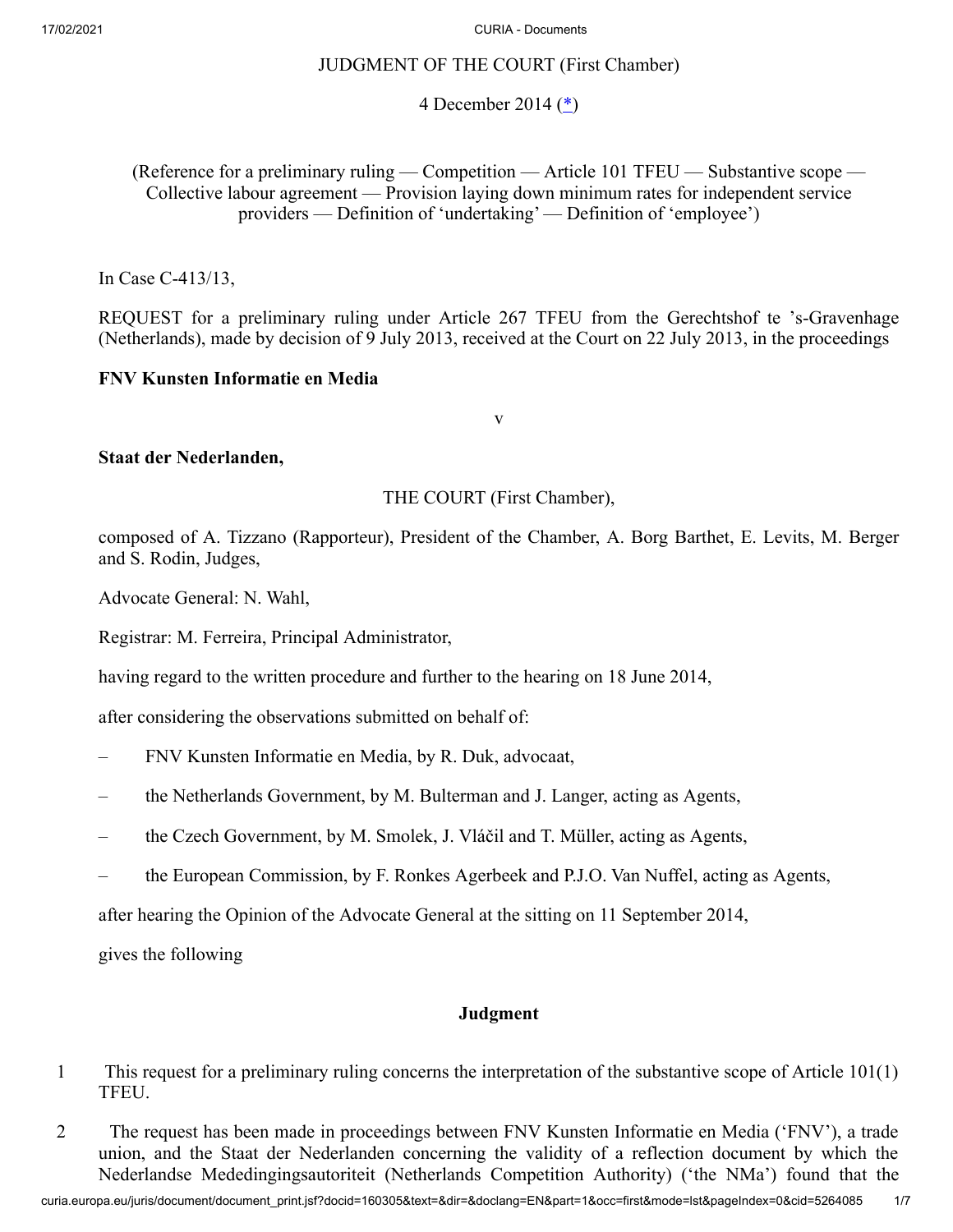provision of a collective labour agreement setting minimum fees for the supply of independent services is not excluded from the scope of Article 101(1) TFEU.

# **Legal context**

3 Article 1 of the Law on collective labour agreements (Wet op de collectieve arbeidsovereenkomst) provides:

'1. "Collective labour agreement" means an agreement entered into by one or more employers, or one or more associations of employers having full legal capacity, and one or more associations of workers having full legal capacity, which governs principally or exclusively the conditions of employment that must be respected in the context of employment contracts.

2. A collective labour agreement may also relate to contracts for the performance of specific work and contracts for professional services. The provisions in the present law concerning labour agreements, employers and employees shall then apply *mutatis mutandis*.'

4 Article 6(1) of the Law on competition (Mededingingswet, 'the Mw'), the wording of which corresponds to that in Article 101(1) TFEU provides:

'Agreements between undertakings, decisions by associations of undertakings and concerted practices between undertakings, which have as their object or effect the prevention, restriction or distortion of competition on the Netherlands market or on part of it, shall be prohibited.'

5 Under Article 16(a) of the Mw:

Article 6(1) shall not apply to:

'(a) a collective labour agreement within the terms of Article 1(1) of the Law on collective labour agreements.'

# **The dispute in the main proceedings and the questions referred for a preliminary ruling**

- 6 As is apparent from the file, Dutch independent service providers in the Netherlands have the right to join any trade union or employers' or professional association. Therefore, according to the Law on collective labour agreements, employers' federations and organisations representing employees may conclude a collective labour agreement in the name and on behalf not only of employees, but also of independent service providers who are members of those organisations.
- 7 In 2006 and 2007, the FNV and Nederlandse toonkunstenaarsbond (Netherlands Musicians' Union), an employees' association, on the one hand, and Vereniging van Stichtingen Remplaçanten Nederlandse Orkesten (Association of Foundations for Substitutes in Dutch Orchestras), an employers' association, on the other, concluded a collective labour agreement relating to musicians substituting for members of an orchestra ('the substitutes').
- 8 In particular, that collective labour agreement laid down minimum fees not only for substitutes hired under an employment contract ('the employed substitutes'), but also for substitutes who carry on their activities under a contract for professional services, who are not regarded as 'employees' for the purposes of the agreement itself ('self-employed substitutes').
- 9 Specifically, Annex 5 to that collective labour agreement provided that self-employed substitutes were to receive at least the rehearsal and concert fees negotiated for employed substitutes plus 16%.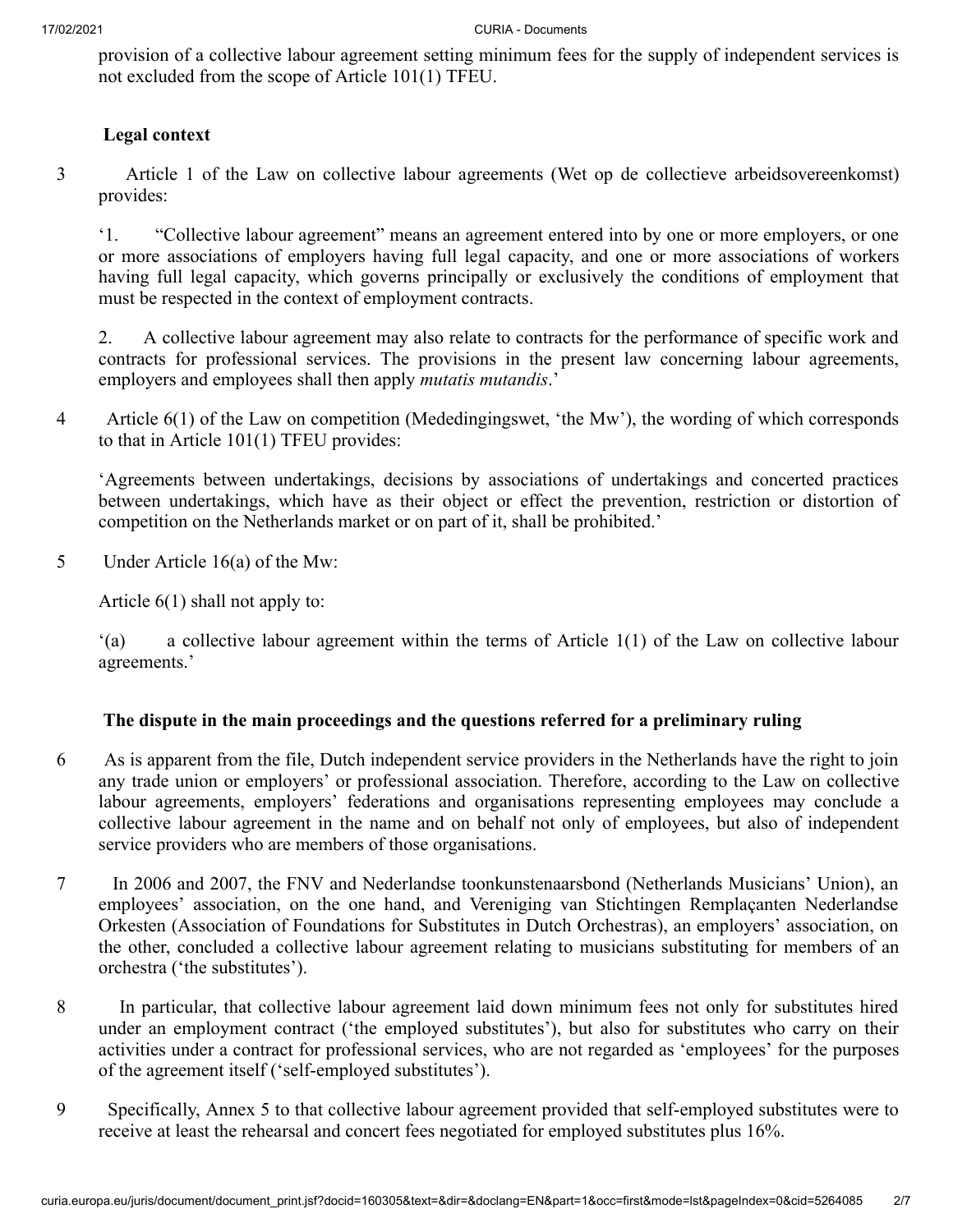- 10 On 5 December 2007, the NMa published a reflection document in which it stated that a provision of collective labour agreement laying down minimum fees for self-employed substitutes was not excluded from the scope of Article 6 of the Mw and Article 81(1) EC, for the purpose of the judgment in *Albany*, C‑67/96, EU:C:1999:430. According to the NMa, a collective labour agreement which governs contracts for professional services is altered in its legal nature and acquires the characteristics of an interprofessional agreement, in that it is negotiated on the trade union side by an organisation which acts in that regard not as an employees' association, but as an association for self-employed workers.
- 11 Following the adoption of that position, the employers' association, Vereniging van Stichtingen Remplaçanten Nederlandse Orkesten, and the employees' association, Nederlandse toonkunstenaarsbond, terminated the collective labour agreement and refused to conclude a fresh agreement containing a provision on minimum fees for self-employed substitutes.
- 12 The FNV brought an action before the Rechtbank Den Haag (District Court, The Hague) for a declaration that it is not contrary to Netherlands or EU competition law for a provision of a collective labour agreement to require the employer to adhere to minimum fees not only for employed substitutes, but also for self-employed substitutes, on the one hand, and an order that the Netherlands State should rectify the position adopted by the NMa in its reflection document, on the other.
- 13 Hearing that action, the Rechtbank Den Haag observed that such a provision did not fulfil one of the two cumulative conditions which would enable it to avoid the application of EU competition law for the purpose of the judgments in *Albany*, EU:C:1999:430; *Brentjens'*, C‑115/97 to C‑117/97, EU:C:1999:434; *Drijvende Bokken*, C‑219/97, EU:C:1999:437; and *van der Woude*, C‑222/98, EU:C:2000:475. According to the Rechtbank Den Haag, the fixing of the fees by that provision must, first, have been generated by dialogue between management and workers and have been concluded in the form of a collective agreement between employers' and employees' organisations and, secondly, must contribute directly to improving workers' employment and working conditions. In this instance, the provision at issue does not contribute directly to improving workers' employment and working conditions. For that reason, the Rechtbank Den Haag rejected the FNV's claims, without even ascertaining whether the first condition laid down by that case-law, that it is necessary for the relevant provision, by its nature, to be generated by dialogue between management and workers, had been satisfied.
- 14 The FNV brought an appeal against that judgment before the Gerechtshof te 's-Gravenhage (Court of Appeal, The Hague), raising a single ground of appeal regarding the question whether the prohibition of agreements restricting competition laid down in Article 101(1) TFEU applies to a provision of a collective labour agreement setting minimum fees for self-employed service providers performing the same activity for an employer as that employer's employed workers.
- 15 In connection with that appeal, although it had provisionally classified the self-employed substitutes as 'commercial operators', on the grounds that their income depends on assignments obtained independently on the market for substitutes, that they are in competition with other substitutes and that they invest in musical instruments, that court nonetheless observed that the outcome of the dispute in the main proceedings was not clear either from the Treaty or from the case-law of the Court.
- 16 It was in those circumstances that the Gerechtshof te 's-Gravenhage decided to stay the proceedings and to refer to the Court the following questions for a preliminary ruling:

'(1) Must the competition rules of EU law be interpreted as meaning that a provision in a collective labour agreement concluded between associations of employers and associations of employees, which provides that self-employed persons who, on the basis of a contract for professional services, perform the same work for an employer as the employees who come within the scope of that collective labour agreement must receive a specific minimum fee, falls outside the scope of Article 101 TFEU, specifically on the ground that that provision occurs in a collective labour agreement?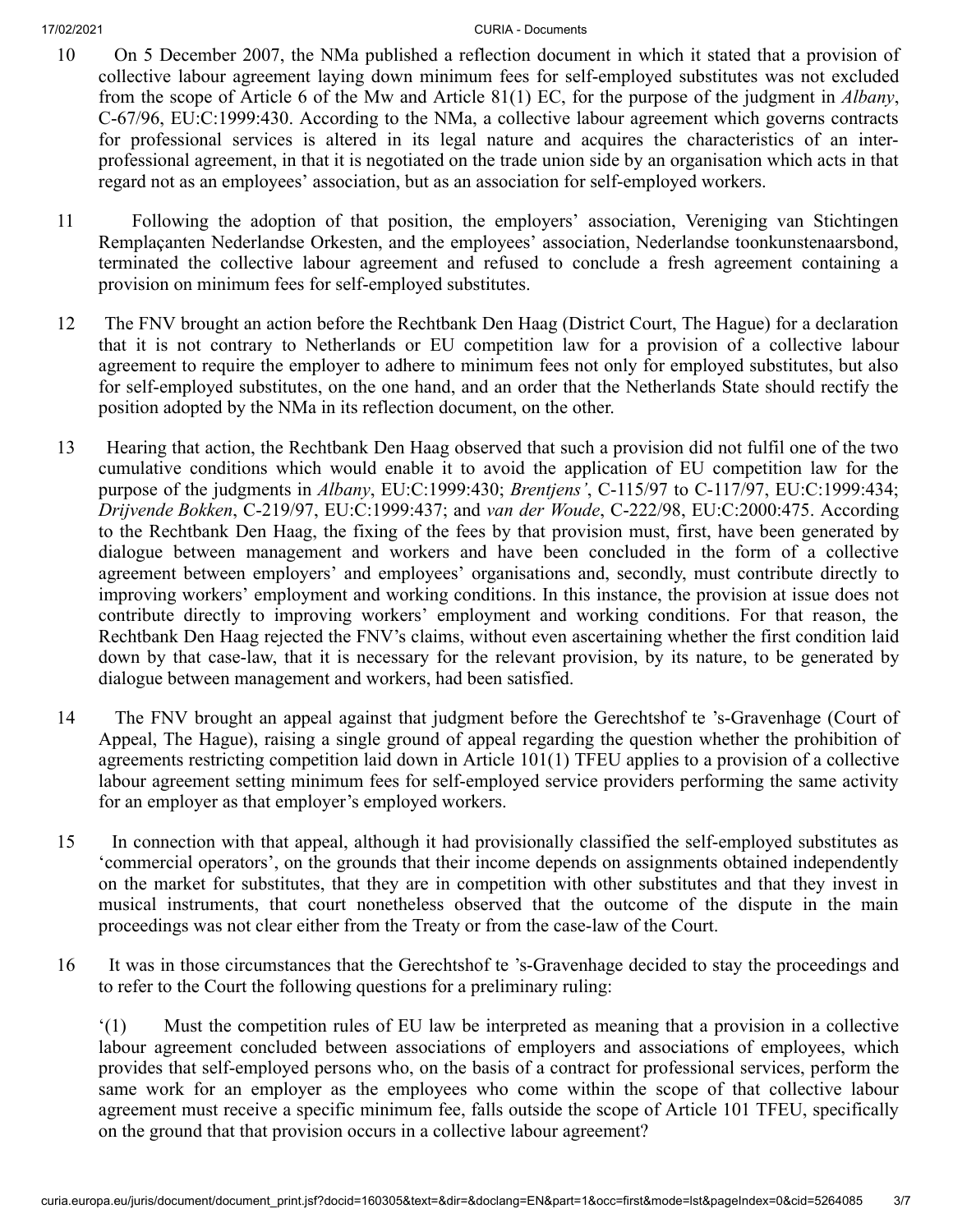(2) If the answer to the first question is in the negative, does that provision then fall outside the scope of Article 101 TFEU in the case where that provision is (also) intended to improve the working conditions of the employees who come within the scope of the collective labour agreement, and is it also relevant in that regard whether those working conditions are thereby improved directly or only indirectly?'

# **Jurisdiction of the Court**

- 17 As a preliminary point, it must be determined whether the Court has jurisdiction to answer the questions referred. As the Gerechtshof te 's-Gravenhage observed in its order for reference, the agreement at issue in the main proceedings concerns a purely internal situation and has no impact on intra-Community trade. Consequently, Article 101 TFEU is not applicable to the dispute in the main proceedings.
- 18 In that connection, the Court has repeatedly held that it has jurisdiction to give preliminary rulings on questions concerning EU law in situations in which the facts in the main proceedings fell outside the direct scope of that law, provided always that those provisions had been rendered applicable by the national law, which adopted, for solutions applied to purely internal situations, the same approach as that for solutions provided for under EU law. In such cases, according to settled case-law, it is clearly in the interest of the European Union that, in order to forestall future differences of interpretation, provisions or concepts taken from EU law should be interpreted uniformly, irrespective of the circumstances in which they are to apply (judgment in *Allianz Hungária Biztosító and Others*, C‑32/11, EU:C:2013:160, paragraph 20).
- 19 So far as this request for a preliminary ruling is concerned, it should be noted that Article 6(1) of the Mw faithfully reproduces Article 101(1) TFEU. Furthermore, it is apparent from the order for reference that the Netherlands legislature expressly meant to harmonise national competition law with EU law, intending Article 6(1) of the Mw to be given an interpretation strictly in accordance with that of Article 101(1) TFEU.
- 20 In those circumstances, it must be concluded that the Court has jurisdiction to answer the questions submitted, even though Article 101(1) TFEU does not directly govern the situation at issue in the main proceedings.

# **The questions referred for a preliminary ruling**

- 21 By its two questions, which must be examined together, the referring court asks essentially whether, on a proper construction of EU law, a provision of a collective labour agreement, which sets minimum fees for self-employed service providers who are members of one of the contracting employees' organisations and perform for an employer, under a works or service contract, the same activity as that employer's employed workers, does not fall within the scope of Article 101(1) TFEU.
- 22 In that connection, it is to be recalled that, according to settled case-law, although certain restrictions of competition are inherent in collective agreements between organisations representing employers and employees, the social policy objectives pursued by such agreements would be seriously compromised if management and labour were subject to Article 101(1) TFEU when seeking jointly to adopt measures to improve conditions of work and employment (see judgments in *Albany*, EU:C:1999:430, paragraph 59; *International Transport Workers' Federation and Finnish Seamen's Union*, C‑438/05, EU:C:2007:772, paragraph 49 and *3F* v *Commission*, C‑319/07 P, EU:C:2009:435, paragraph 50).
- 23 Thus, the Court has held that agreements entered into within the framework of collective bargaining between employers and employees and intended to improve employment and working conditions must, by virtue of their nature and purpose, be regarded as not falling within the scope of Article 101(1) TFEU (see, to that effect, judgments in *Albany*, EU:C:1999:430, paragraph 60; *Brentjens'*, EU:C:1999:434, paragraph 57; *Drijvende Bokken*, EU:C:1999:437, paragraph 47; *Pavlov and Others*, C‑180/98 to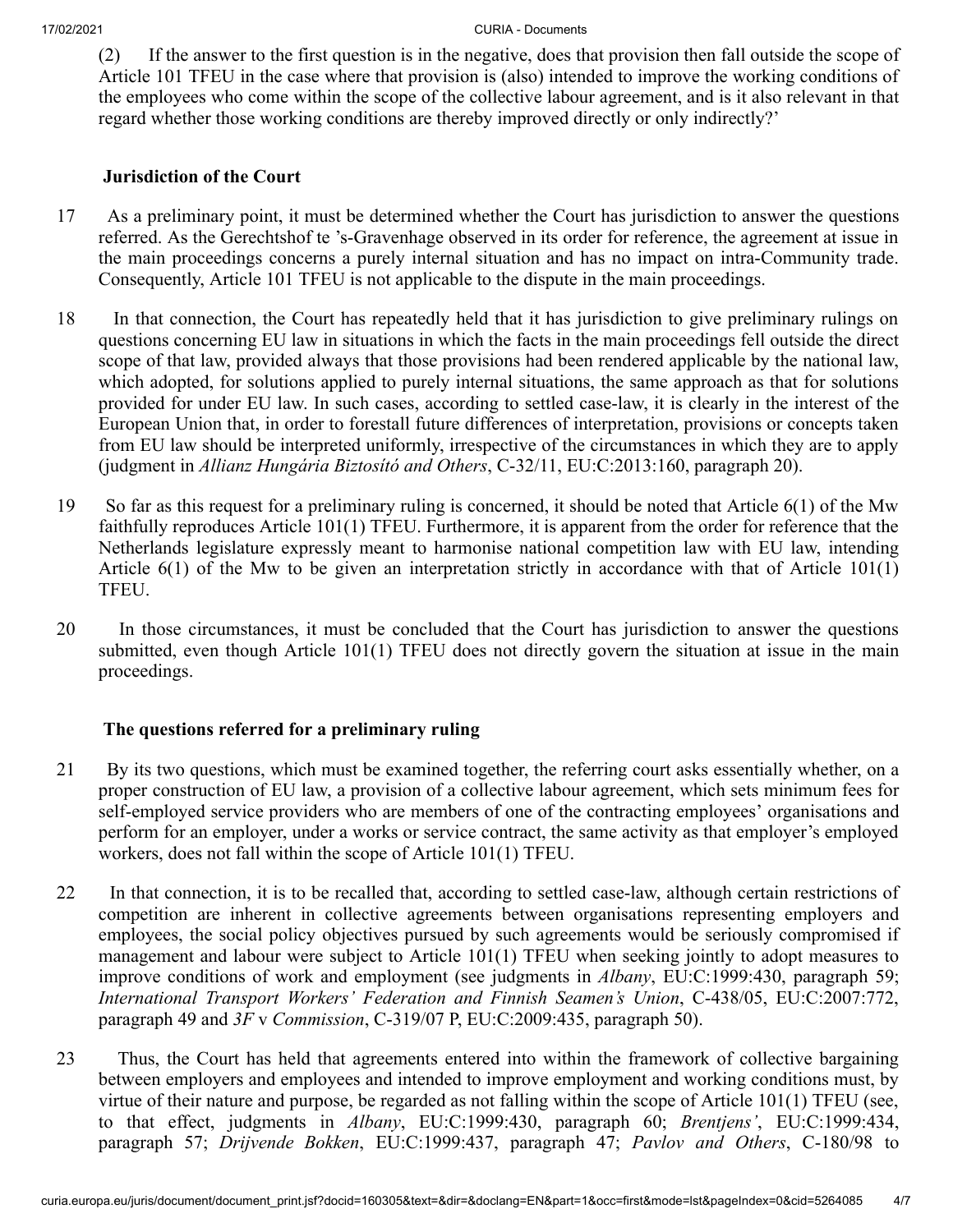C‑184/98, EU:C:2000:428, paragraph 67; *van der Woude*, EU:C:2000:475, paragraph 22; and *AG2R Prévoyance*, C‑437/09, EU:C:2011:112, paragraph 29).

- 24 In the case in the main proceedings, the agreement concerned was concluded between an employers' organisation and employees' organisations of mixed composition, which negotiated, in accordance with national law, not only for employed substitutes but also for affiliated self-employed substitutes.
- 25 Therefore, it is necessary to examine whether the nature and purpose of such an agreement enable it to be included in collective negotiations between employers and employees and justify its exclusion, as regards minimum fees for self-employed substitutes, from the scope of Article 101(1) TFEU.
- 26 First, as regards the nature of that agreement, it is clear from the findings of the referring court that the agreement was concluded in the form of a collective labour agreement. However, that agreement, specifically as regards the provision in Annex 5 thereto on minimum fees, is the result of negotiations between an employers' organisation and employees' organisations which also represent the interests of self-employed substitutes who provide services to orchestras under a works or service contract.
- 27 It must be held in that regard that, although they perform the same activities as employees, service providers such as the substitutes at issue in the main proceedings, are, in principle, 'undertakings' within the meaning of Article 101(1) TFEU, for they offer their services for remuneration on a given market (judgment in *Ordem dos Técnicos Oficiais de Contas*, C‑1/12, EU:C:2013:127, paragraphs 36 and 37) and perform their activities as independent economic operators in relation to their principal (see judgment in *Confederación Española de Empresarios de Estaciones de Servicio*, C‑217/05, EU:C:2006:784, paragraph 45).
- 28 It is clear, as also observed by the Advocate General in point 32 of his Opinion and the NMa in its reflection document, that, in so far as an organisation representing workers carries out negotiations acting in the name, and on behalf, of those self-employed persons who are its members, it does not act as a trade union association and therefore as a social partner, but, in reality, acts as an association of undertakings.
- 29 It should also be added that, although the Treaty encourages dialogue between management and labour, it does not, however, contain provisions, like Articles 153 TFEU and 155 TFEU or Articles 1 and 4 of the Agreement on social policy (OJ 1992 C 191, p. 91), encouraging self-employed service providers to open a dialogue with the employers to which they provide services under a works or service contract and, therefore, to conclude collective agreements with a view to improving their terms of employment and working conditions (see, by analogy, judgment in *Pavlov and Others*, EU:C:2000:428, paragraph 69).
- 30 In those circumstances, it follows that a provision of a collective labour agreement, such as that at issue in the main proceedings, in so far as it was concluded by an employees' organisation in the name, and on behalf, of the self-employed services providers who are its members, does not constitute the result of a collective negotiation between employers and employees, and cannot be excluded, by reason of its nature, from the scope of Article 101(1) TFEU.
- 31 That finding cannot, however, prevent such a provision of a collective labour agreement from being regarded also as the result of dialogue between management and labour if the service providers, in the name and on behalf of whom the trade union negotiated, are in fact 'false self-employed', that is to say, service providers in a situation comparable to that of employees.
- 32 As observed by the Advocate General in point 51 of his Opinion, and by the FNV, the Netherlands Government and the European Commission at the hearing, in today's economy it is not always easy to establish the status of some self-employed contractors as 'undertakings', such as the substitutes at issue in the main proceedings.
- 33 As far as concerns the case in the main proceedings, it must be recalled that, according to settled case-law, on the one hand, a service provider can lose his status of an independent trader, and hence of an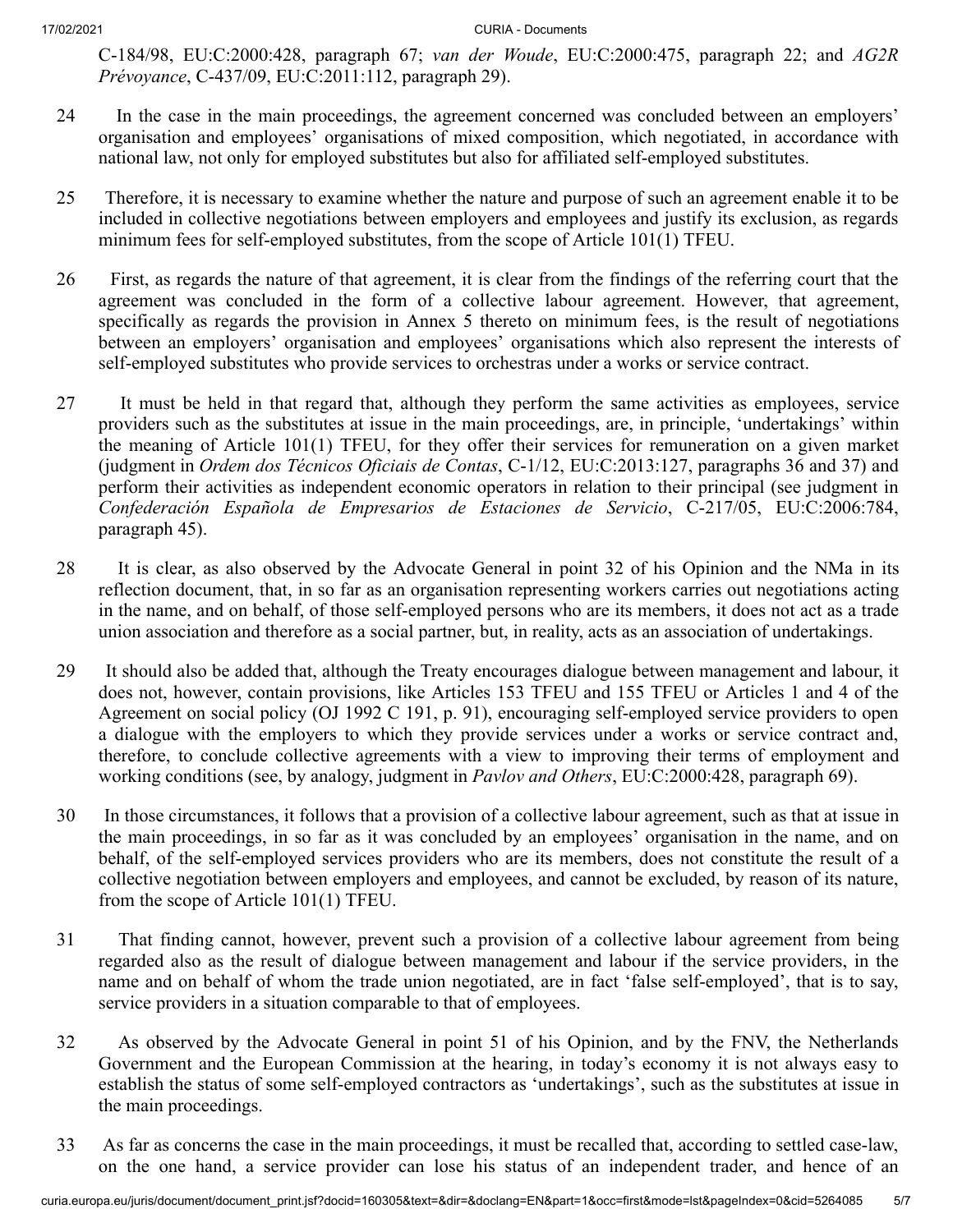undertaking, if he does not determine independently his own conduct on the market, but is entirely dependent on his principal, because he does not bear any of the financial or commercial risks arising out of the latter's activity and operates as an auxiliary within the principal's undertaking (see, to that effect, judgment in *Confederación Española de Empresarios de Estaciones de Servicio*, EU:C:2006:784, paragraphs 43 and 44).

- 34 On the other hand, the term 'employee' for the purpose of EU law must itself be defined according to objective criteria that characterise the employment relationship, taking into consideration the rights and responsibilities of the persons concerned. In that connection, it is settled case-law that the essential feature of that relationship is that for a certain period of time one person performs services for and under the direction of another person in return for which he receives remuneration (see judgments in *N*., C‑46/12, EU:C:2013:97, paragraph 40 and the case-law cited, and *Haralambidis*, C‑270/13, EU:C:2014:2185, paragraph 28).
- 35 From that point of view, the Court has previously held that the classification of a 'self-employed person' under national law does not prevent that person being classified as an employee within the meaning of EU law if his independence is merely notional, thereby disguising an employment relationship (see, to that effect, judgment in *Allonby*, C‑256/01, EU:C:2004:18, paragraph 71).
- 36 It follows that the status of 'worker' within the meaning of EU law is not affected by the fact that a person has been hired as a self-employed person under national law, for tax, administrative or organisational reasons, as long as that persons acts under the direction of his employer as regards, in particular, his freedom to choose the time, place and content of his work (see judgment in *Allonby*, EU:C:2004:18, paragraph 72), does not share in the employer's commercial risks (judgment in *Agegate*, C‑3/87, EU:C:1989:650, paragraph 36), and, for the duration of that relationship, forms an integral part of that employer's undertaking, so forming an economic unit with that undertaking (see judgment in *Becu and Others*, C‑22/98, EU:C:1999:419, paragraph 26).
- 37 In the light of those principles, in order that the self-employed substitutes concerned in the main proceedings may be classified, not as 'workers' within the meaning of EU law, but as genuine 'undertakings' within the meaning of that law, it is for the national court to ascertain that, apart from the legal nature of their works or service contract, those substitutes do not find themselves in the circumstances set out in paragraphs 33 to 36 above and, in particular, that their relationship with the orchestra concerned is not one of subordination during the contractual relationship, so that they enjoy more independence and flexibility than employees who perform the same activity, as regards the determination of the working hours, the place and manner of performing the tasks assigned, in other words, the rehearsals and concerts.
- 38 As regards, second, the purpose of the collective labour agreement at issue in the main proceedings, it must be held that the analysis in the light of the case-law referred to in paragraphs 22 and 23 above would be justified, on that point, only if the referring court were to classify the substitutes involved in the main proceedings not as 'undertakings' but as 'false self-employed'.
- 39 That being said, it must be held that the minimum fees scheme put in place by the provision in Annex 5 to the collective labour agreement directly contributes to the improvement of the employment and working conditions of those substitutes, classified as 'false self-employed'.
- 40 Such a scheme not only guarantees those service providers basic pay higher than they would have received were it not for that provision but also, as found by the referring court, enables contributions to be made to pension insurance corresponding to participation in the pension scheme for workers, thereby guaranteeing them the means necessary to be eligible in future for a certain level of pension.
- 41 Accordingly, a provision of a collective labour agreement, in so far as it sets minimum fees for service providers who are 'false self-employed', cannot, by reason of its nature and purpose, be subject to the scope of Article 101(1) TFEU.